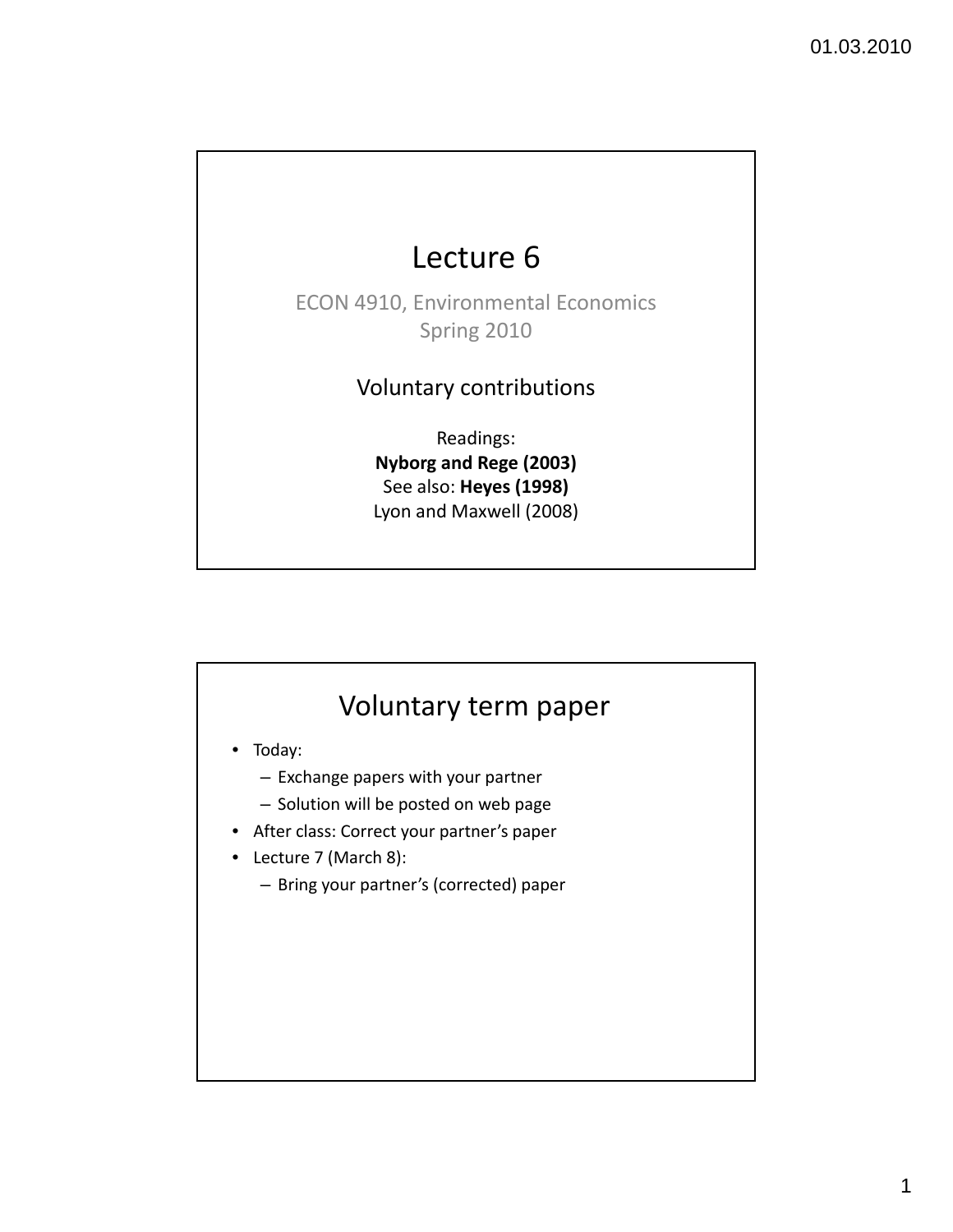## Voluntary contributions to public goods

- Voluntary contributions:
	- Recycling
	- Eco‐labels
	- Climate tickets
	- CSR
	- Ethical investment
- Compared to standard/simple theory predictions:
- (Some) consumers contribute more
- (Some) firms pollute less
- Altruism? Norms?
- How to analyze this?



- Firms violate less than predicted (?)
	- The "Harrington paradox" (see Heyes)
- Firms abate more required by law
	- Corporate social responsibility
- Voluntary regulation
	- $-$  voluntary/negotiated agreements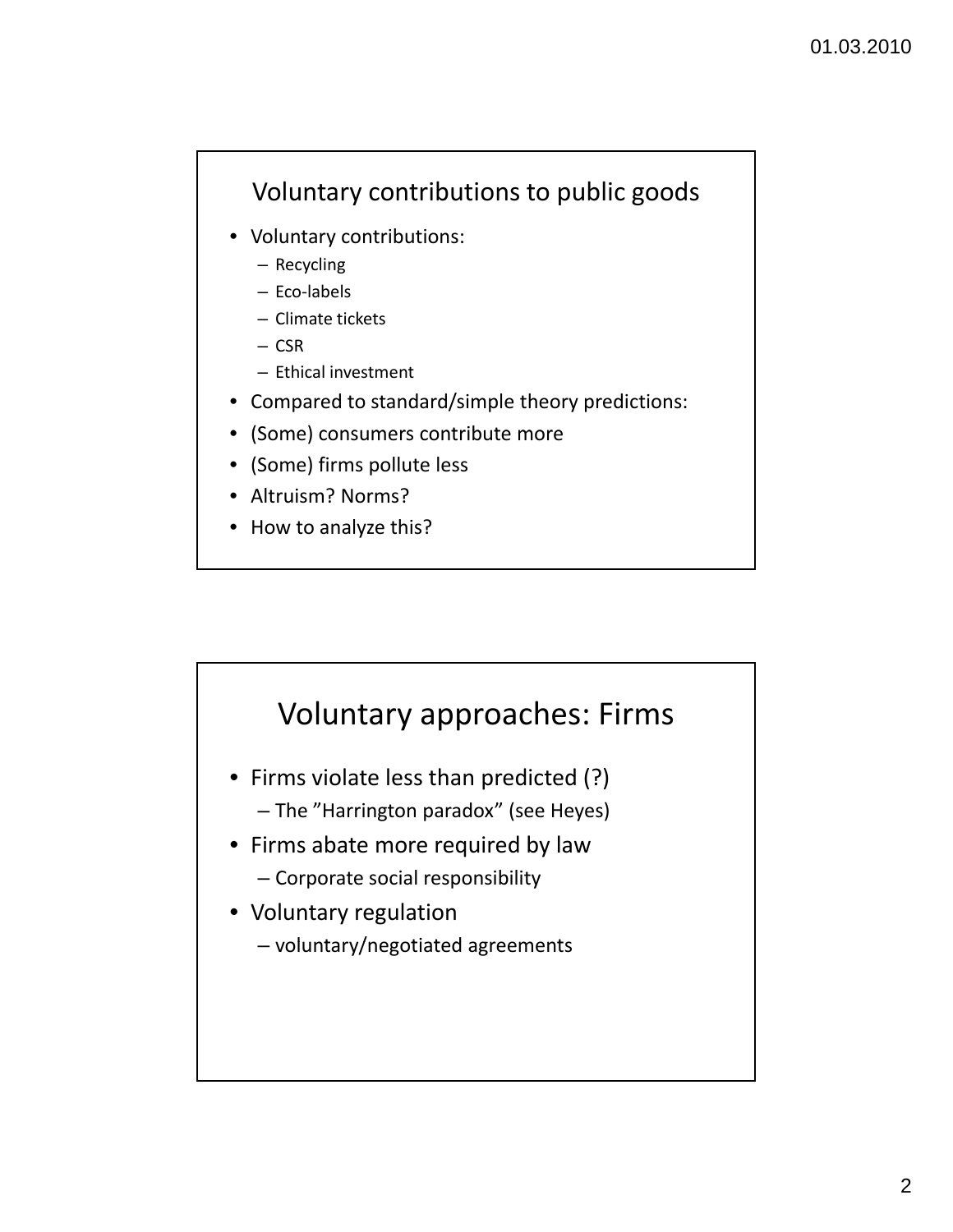## The Harrington paradox

- Theoretical prediction: *f'(m) = qP'(m)*
	- Firm pollutes until marginal abatement cost equals marginal expected penalty.
- Harrington (1988):
	- For most sources, monitoring frequence is low
	- If violations are discovered, penalties are rarely imposed
	- Sources still seem to comply a large part of the time.
- *Is there* a paradox?
	- Info on *f (m) '* : Typically not available
	- *qP'(m)≈ 0*: Expect *m ≈* (firms "disregard" regulation) *m*ˆ
	- Nyborg and Telle 2006: Low *qP'(m)* well documented; high compliance largely undocumented
	- Norway: Few severe, plenty of minor violations

### Voluntary agreements

- Negotiations industry/firm vs. regulator
- Agreement:
	- Firm/industry commits to abatement goal (e.g.: reduce non‐recycled packaging waste by 60 per cent by 20xx)
	- Regulator abstains from taxes/CAC measures
- Potential gains:
	- Firms: No tax/CAC regulation
	- Regulator: Better information? More cooperativeness?
- Some potential problems:
	- Legal committment limitations, regulator
	- Openness / democratic control
- Public voluntary programs (US)
	- Government initiated, no credible regulatory threat
	- Effectiveness: disputed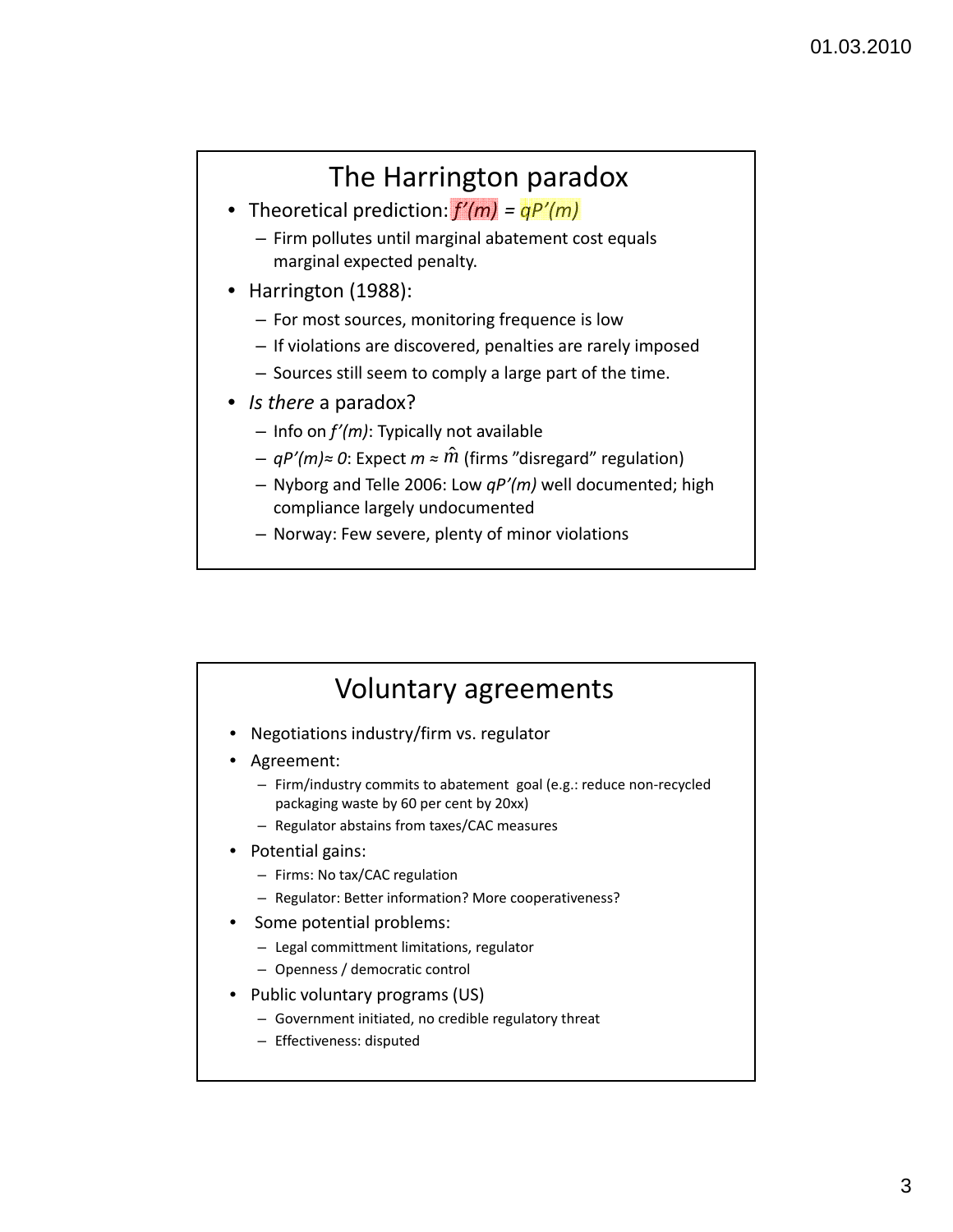### Corporate social responsibility

- "A concept whereby companies integrate social and environmental concerns in their business operations and in their interaction with their stakeholders on a voluntary basis" (EU Commission 2002)
- Exxon, Chiquita, McDonald's, Coca‐Cola, Ford...
	- "Corporate citizenship is a critical part of our business now and in the future. Our focus has expanded from philanthropy and community involvement to a broader look at how we use our resources to create sustainable growth and a better world." (From Ford Motor Company's homepage)
	- Only nice words?
	- Even if yes: Why would firms care to use nice words?

# CSR and markets

- Conventional wisdom:
	- Firms with extra costs are wiped out by competition
	- A perfectly competitive market does not allow for CSR
- But green production and CSR do exist
- Explanations suggested in the literature:
	- 1. Ethical customers: Extra WTP for green/ethical products
	- 2. Ethical investors
	- 3. Ethical workers: recruitment, motivation
	- 4. Pre-emption of taxes or regulations
	- 5. Market power: Vertical differentiation
- 1-3: Inconsistent w. standard model?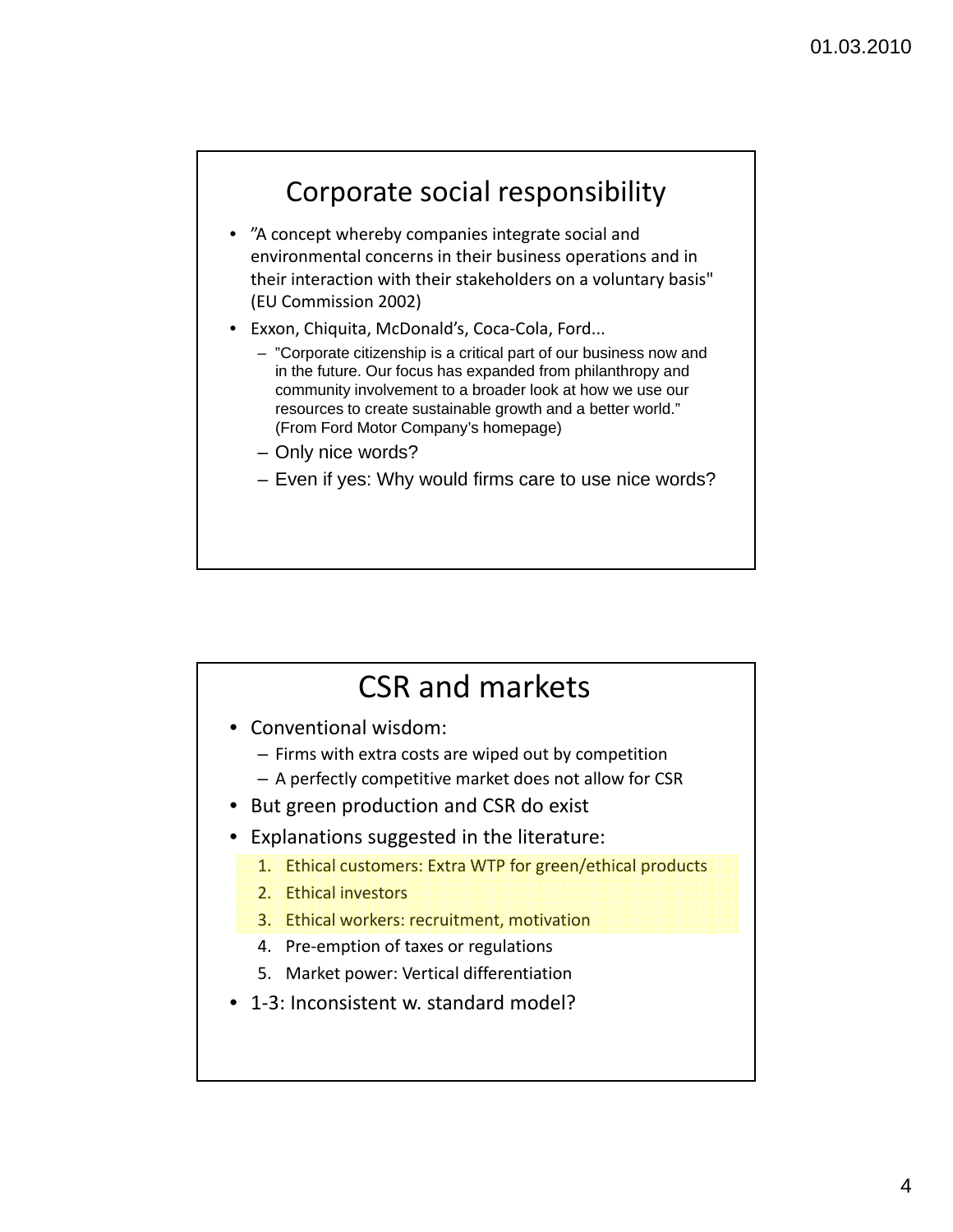#### Homo Oeconomicus

 $U_i = u_i (x_i, E)$  $(u'_{ix} > 0, u'_{ie} > 0,$  quasiconcave)

- Cares only about own access to private  $(x_i)$  and public (E) goods.
- Max  $U_i$  s.t. budget constraint  $x_i + g_i = F_i$ :  $-$  contributes until MWTP<sub>i</sub> = unit price of abatement
- *Low* and *few* contributions:
	- If everyone has the same utility function and the same income, and one person contributes until f.o.c. for interior solution holds, no‐one else contributes (disregarding income effects)
	- If everyone has the same utility function (normal goods), but different income, only the richest person will contribute.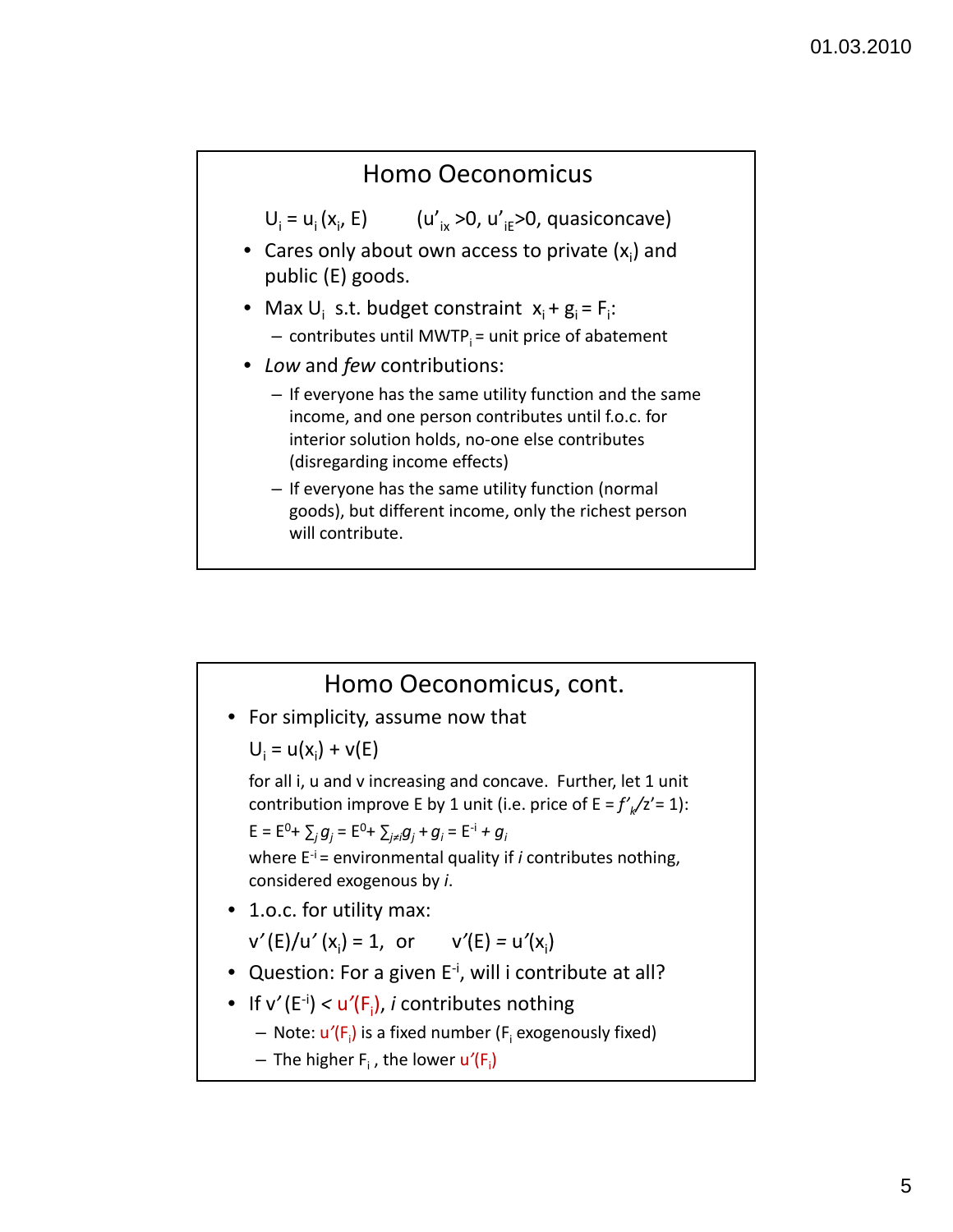

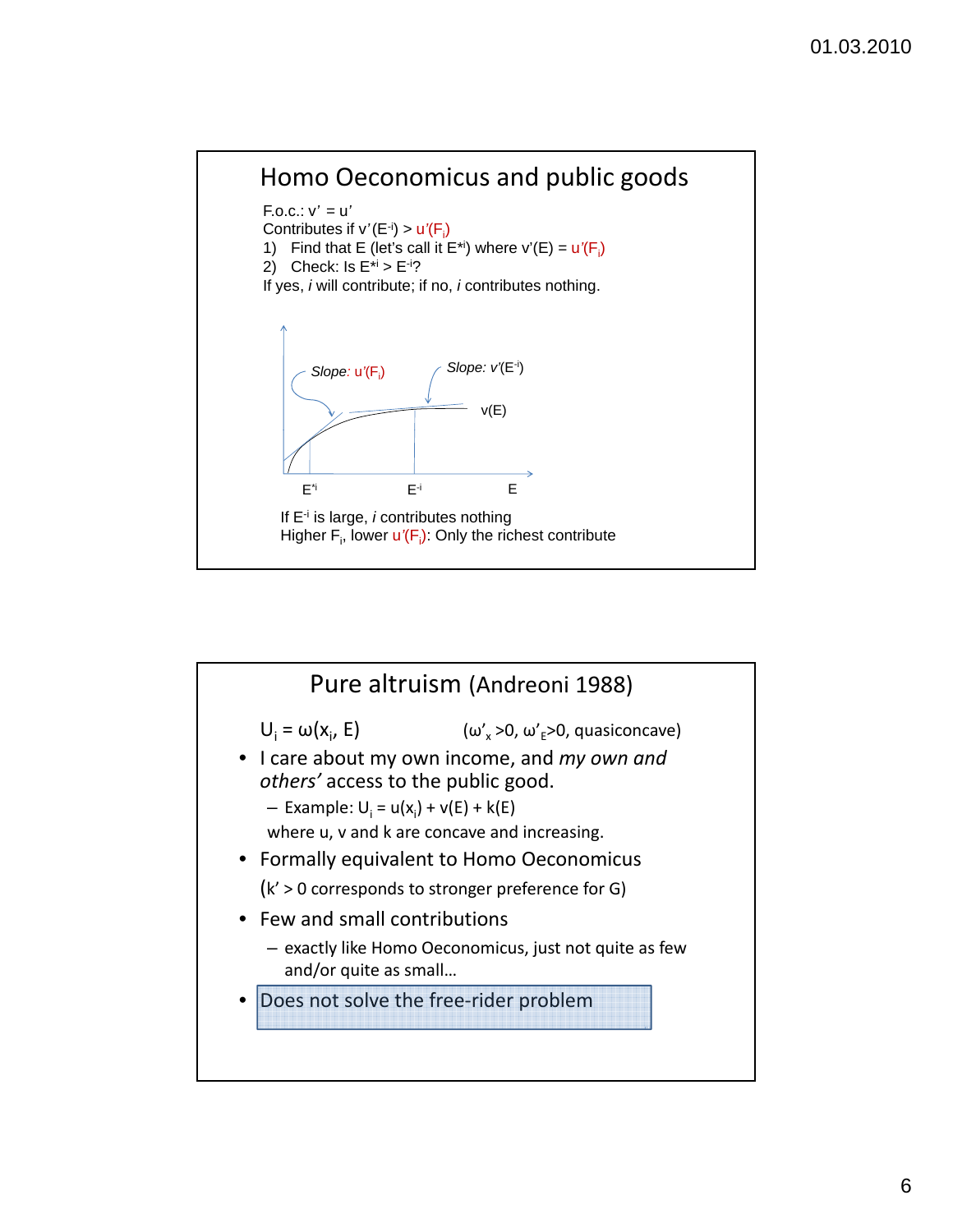

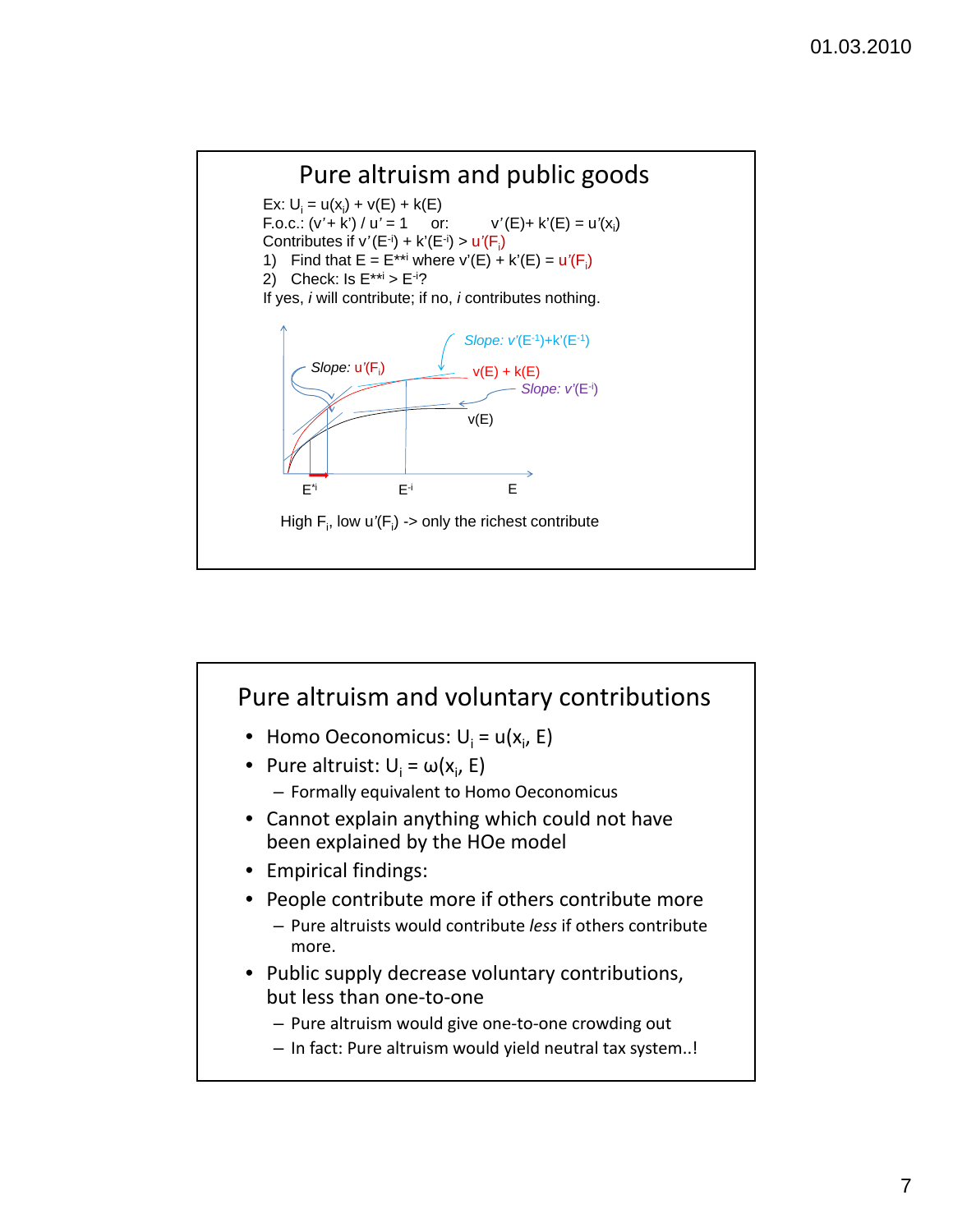### Impure altruism (Andreoni 1989,1990)

 $U_i = w(x_i, E, g_i)$  $(w'_x > 0, w'_c > 0, w'_y > 0, w$  quasiconcave)

- Own contribution produces a "warm glow"
	- Process/role orientation, not just final outcomes
	- For given  $x_i$  and E: I feel better if I contributed myself (good conscience)
- An impure altruist may contribute
	- to get more of the public good (for selfish or altruistic reasons)
	- to get more warm glow
- Crucial difference:
	- Own contribution produces a *private good* to *i*
	- Reduces the free‐rider problem

#### Impure altruism, cont.

- Ex:  $U_i = u(x_i) + v(E) + h(g_i)$  u, v, h, concave and incr.
- Budget:  $F_i = g_i + x_i$
- The environment:  $E = E^{-i} + g_i$
- Insert:  $U_i = u(F_i g_i) + v(E^{-i} + g_i) + h(g_i)$
- F.o.c. for utility max (diff. wrt  $g_i$ ):
	- $-u' + v' + h' = 0$

or:  $v'(E^{-i} + g_i) + h'(g_i) = u'(F_i - g_i)$ 

- Marginal benefit from "warm glow" *does not* depend on others' contributions.
	- Hence, even if E‐<sup>i</sup> is very large, *i* may want to contribute.
- Others can provide a good environment for me; they cannot give me a good conscience.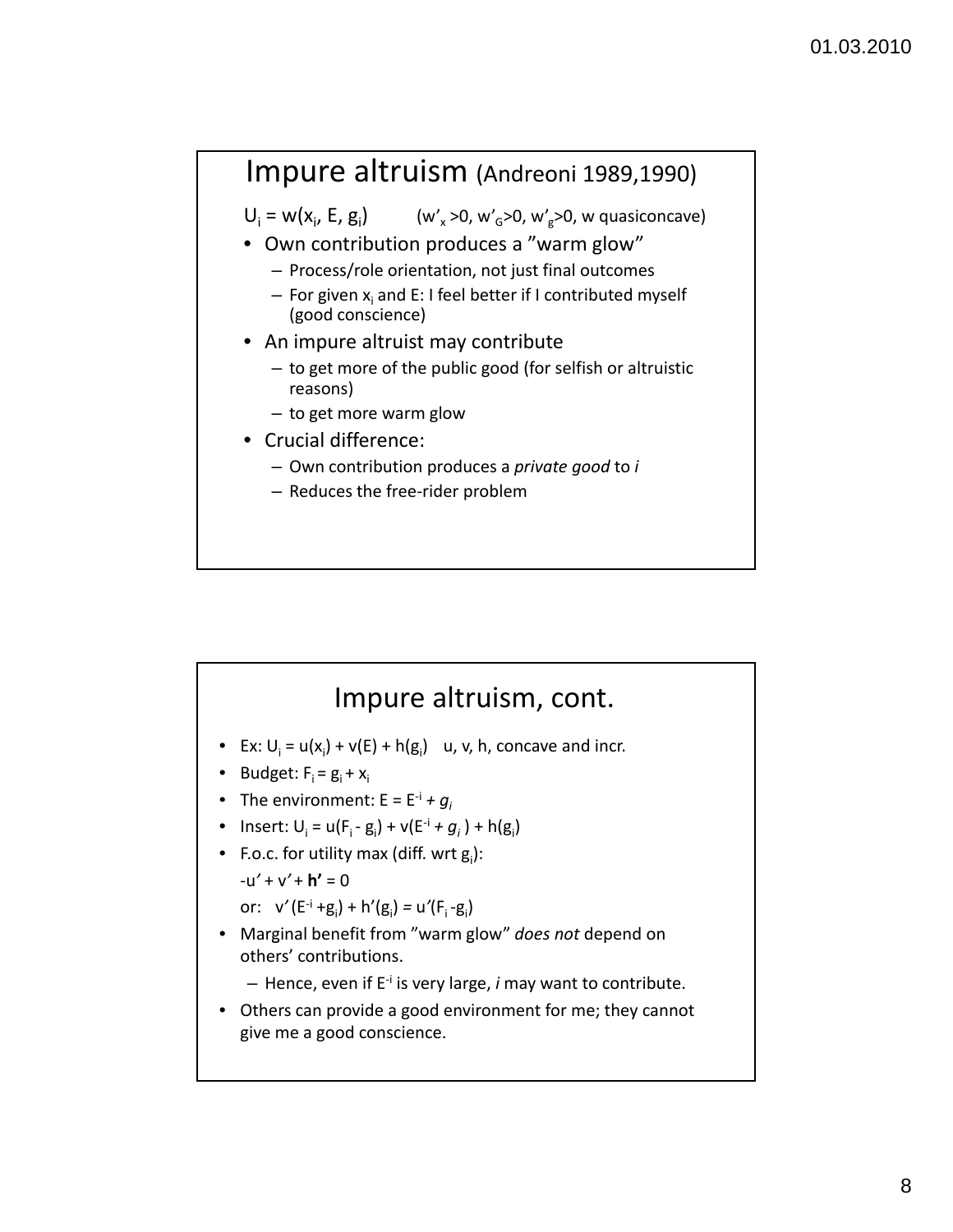### "Pure", "impure"?

- The pure altruist:  $U_i = \omega(x_i, E)$ 
	- $-$  If E is included only because of care for others (e.g.  $E =$ poverty relief, and *i* is not poor)
	- then *i's* altruism is "unselfish"
- The impure altruist:  $U_i = w(x_i, E, g_i)$ 
	- If E is included only because of care for others
	- and gi is included because *i* wants a good conscience
	- then part of *i'*s altruism is "selfish"
- But also: Pure altruism is formally equivalent to Homo Oeconomicus
	- If E is included only for *i*'s own use, *i* is no altruist at all!

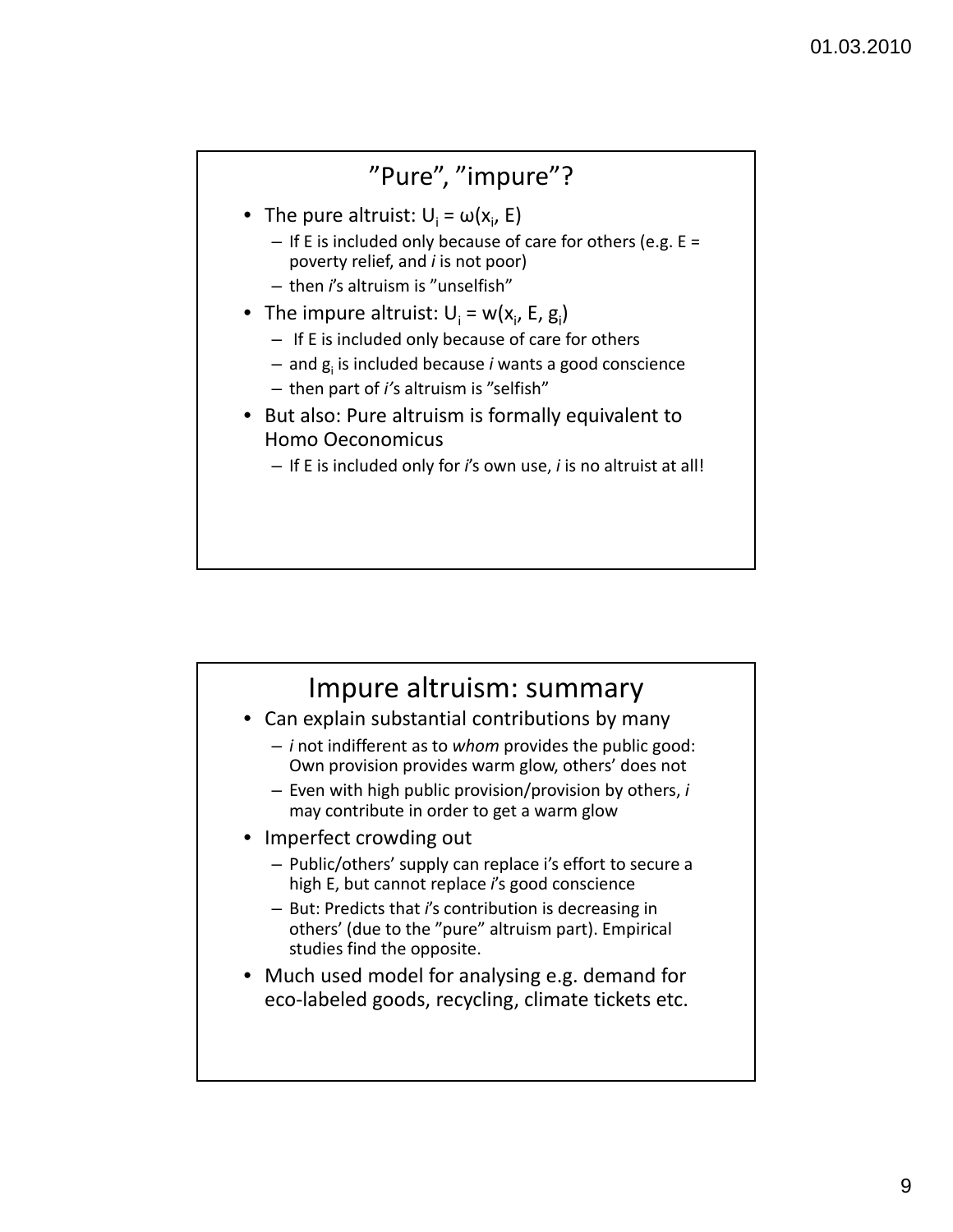

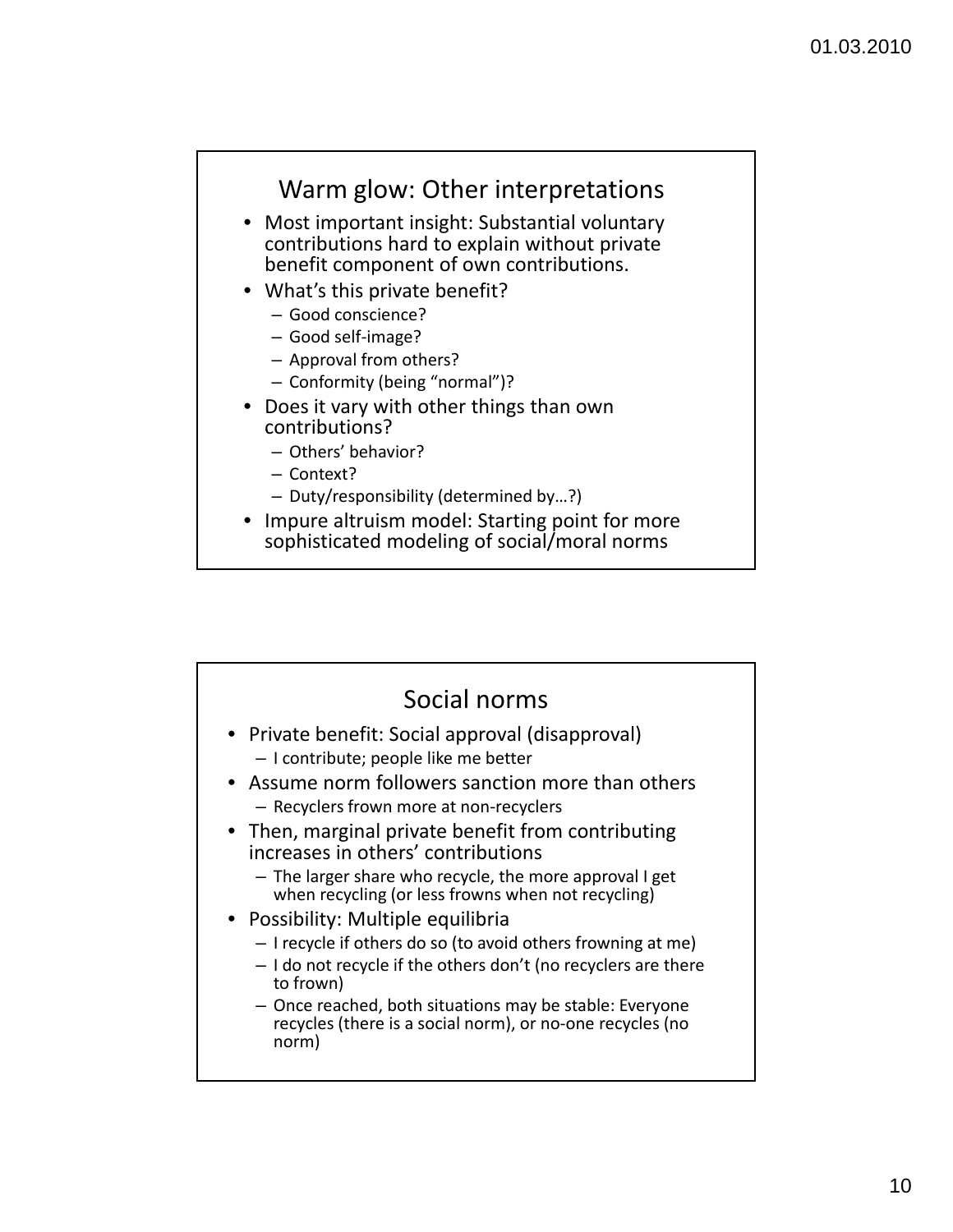### Reciprocity and conditional cooperation

- Reciprocity: *Preference* for repaying good intentions by good actions, bad intentions by bad actions
- Can produce
	- Conditional cooperation (contributes if others contribute)
	- Willingness to punish (even if costly)
- Interaction between heterogenous types:
	- Free‐riders: undermine conditional cooperators' motivation
	- Contributors: stimulate conditional cooperators' motivation
- Experimental studies: Many conditional cooperators
- Fischbacher et al. (2001):
	- 30 % free‐riders (Homo Oeconomicus)
	- 50 % conditional cooperators
	- No unconditional cooperators



others' contribution: 0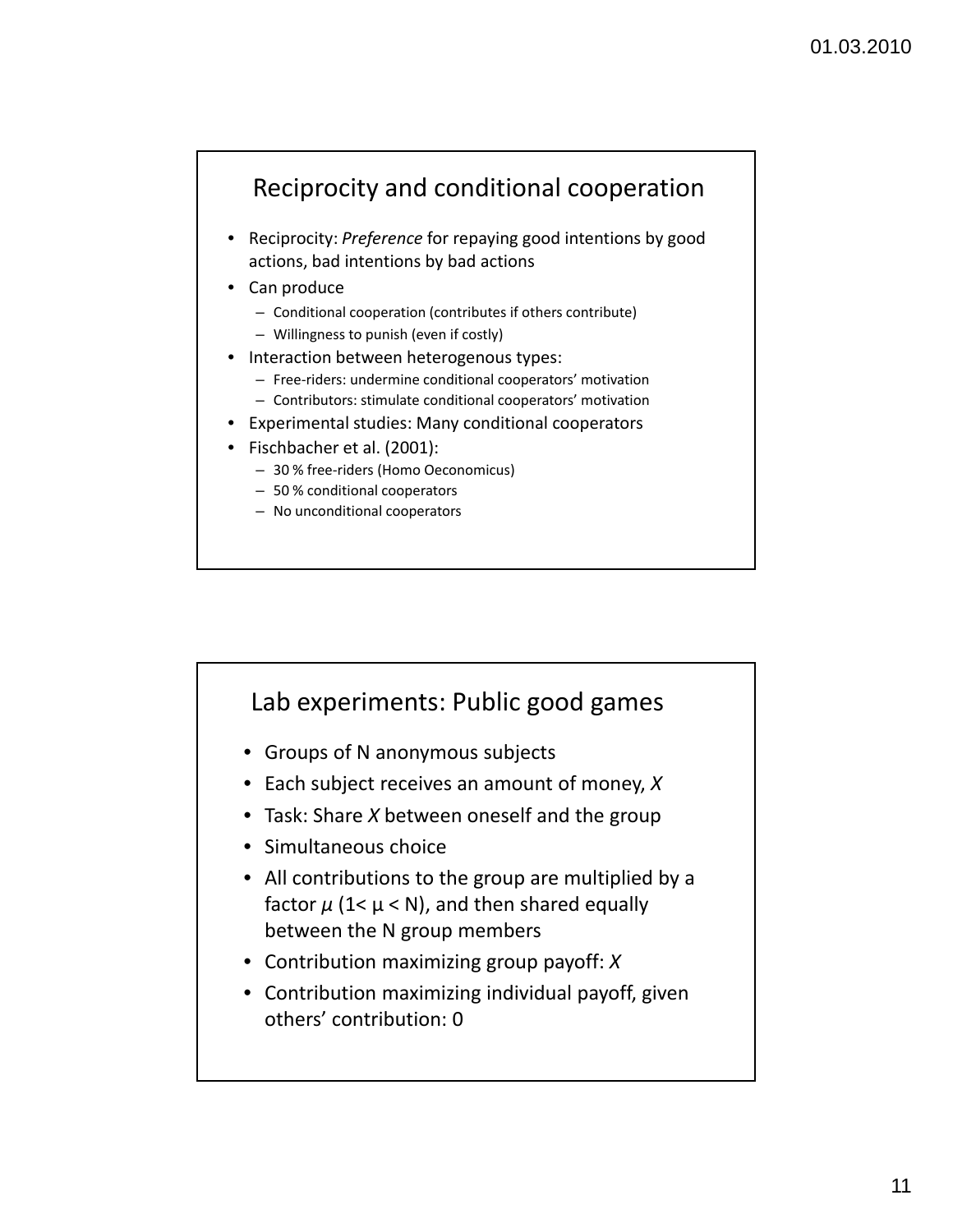